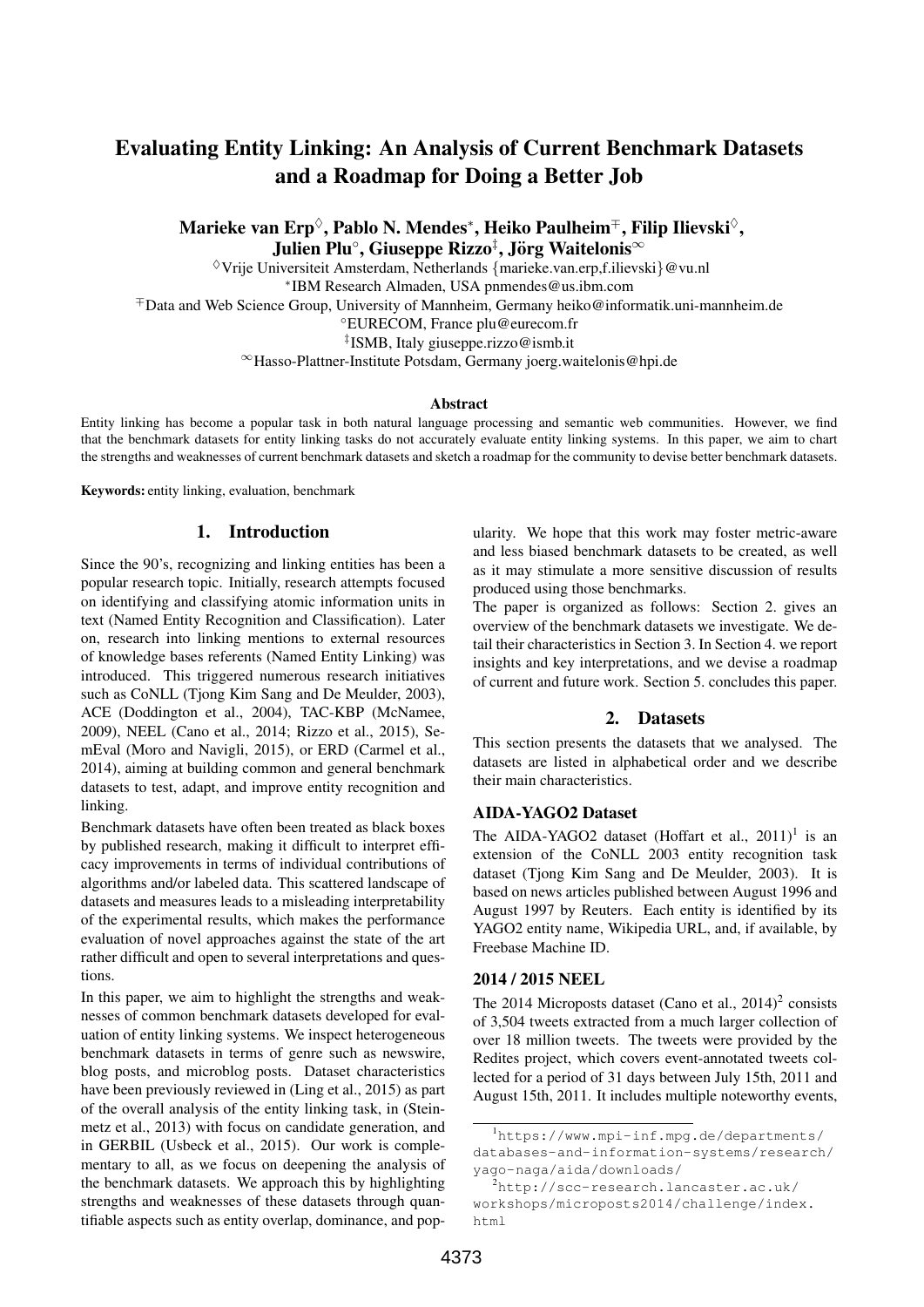| Corpus         | Type         | Domain  | Doc. Length | Format        | Encoding     | License                |
|----------------|--------------|---------|-------------|---------------|--------------|------------------------|
| AIDA-YAGO2     | news         | general | medium      | <b>TSV</b>    | <b>ASCII</b> | Source data via agree- |
|                |              |         |             |               |              | ment                   |
| 2014/2015 NEEL | tweets       | general | short       | <b>TSV</b>    | <b>ASCII</b> | Open                   |
| <b>OKE2015</b> | encyclopedia | general | long        | NIF/RDF       | UTF8         | Open                   |
| <b>RSS-500</b> | news         | general | medium      | NIF/RDF       | UTF8         | Open                   |
| <b>WES2015</b> | blog         | science | long        | NIF/RDF       | UTF8         | Open                   |
| WikiNews       | news         | general | medium      | stand-off XML | UTF8         | Open                   |

Table 1: General characteristics for analysed datasets

such as the death of Amy Winehouse, the London Riots, and the Oslo bombing.

The 2014 Microposts challenge dataset was created to benchmark automatic extraction and linking entities. The corpus is split into a train and a test set.

The 2015 corpus (Rizzo et al.,  $2015$ )<sup>3</sup> contains more tweets (6,025) and covers more noteworthy events from 2011 and 2013 (e.g. the Westgate Shopping Mall shootout), as well as tweets extracted from the Twitter firehose in 2014. The training set is built on top of the entire corpus of the #Microposts2014 NEEL challenge. It was further extended to include entity types and NIL references.

### OKE2015

The Open Knowledge Extraction Challenge 2015 (OKE2015) (AndreaGiovanniNuzzolese et al.,  $2015$ <sup>4</sup> corpus consists of 197 sentences from Wikipedia articles. The annotation task focused on recognition (including co-reference), classification according to the Dolce Ultra Lite classes,<sup>5</sup> and linking of named entities to DBpedia. The annotation set was created using the Wikipedia links found in the articles, extended with automatic anaphora resolution, and detection of emerging entities. The annotation set was manually reviewed and fixed. The corpus was split into a train and test set containing a similar number of sentences: 96 in the training set, and 101 in the test set.

### RSS-500-NIF-NER

The RSS-500 dataset (Röder et al., 2014)<sup>6</sup> contains data from 1,457 RSS feeds, including major international newspapers. The dataset covers many topics such as business, science, and world news. The initial 76-hour crawl resulted in a corpus which contained 11.7 million sentences. Out of these, 500 sentences were manually chosen to be included in the RSS500 corpus. This set of sentences was annotated by one researcher. The chosen sentences contain a formal relation (e.g. "..who was born in.." for dbo:birthPlace), that should occur more than 5 times in the 1% corpus. This corpus was used for evaluation purposes in (Gerber et al., 2013).

# WES2015

The WES2015 dataset was originally created to benchmark information retrieval systems (Waitelonis et al., 2015).<sup>7</sup> It contains 331 documents annotated with DBpedia entities. The documents originate from a blog about history of science, technology, and  $art^8$ . The dataset also includes 35 annotated queries inspired by the blog's query logs, and relevance assessments between queries and documents.

The WES2015 dataset is available as NIF2 dump<sup>9</sup>, as well as in RDFa (Adida et al., 2012) format annotated within the HTML source of the blog articles.

# WikiNews/MEANTIME

The WikiNews/MEANTIME (hereafter referred to as 'Wikinews') dataset is a benchmark dataset that was compiled by the NewsReader project (Minard et al., 2016).<sup>10</sup> This corpus consists of 120 Wikinews articles, grouped in four sub-corpora: Airbus, Apple, General Motors and Stock Market. These are annotated with entities in text, including links to DBpedia, events, temporal expressions and semantic roles. This subset of WikiNews news articles was specifically selected to represent domain entities and events from the financial aspect of the automotive industry.

# 3. Dataset Characteristics

In this section, we describe the analyses we perform on the benchmark datasets.

# 3.1. Document Type

The documents which comprise benchmarking datasets can vary along several dimensions:

- Type of discourse: news articles, tweets, transcriptions, blog articles, scientific articles, government/medical reports
- Topical domain: science, sports, politics, music, catastrophic events, general (cross-domain)
- Document length (in terms of number of tokens): long, medium, short
- Format: document format (TSV, CoNLL, NIF), stand-off vs. in inline annotation

```
results/data/wikinews
```
<sup>3</sup>http://scc-research.lancaster.ac.uk/ workshops/microposts2015/challenge/index. html

<sup>4</sup>https://github.com/anuzzolese/ oke-challenge

<sup>5</sup>http://stlab.istc.cnr.it/stlab/ WikipediaOntology/

<sup>6</sup>https://github.com/AKSW/n3-collection

<sup>7</sup>http://yovisto.com/labs/wes2015/

wes2015-dataset-nif.rdf

<sup>8</sup>http://blog.yovisto.com/

<sup>9</sup>http://s16a.org/node/14

<sup>10</sup>http://www.newsreader-project.eu/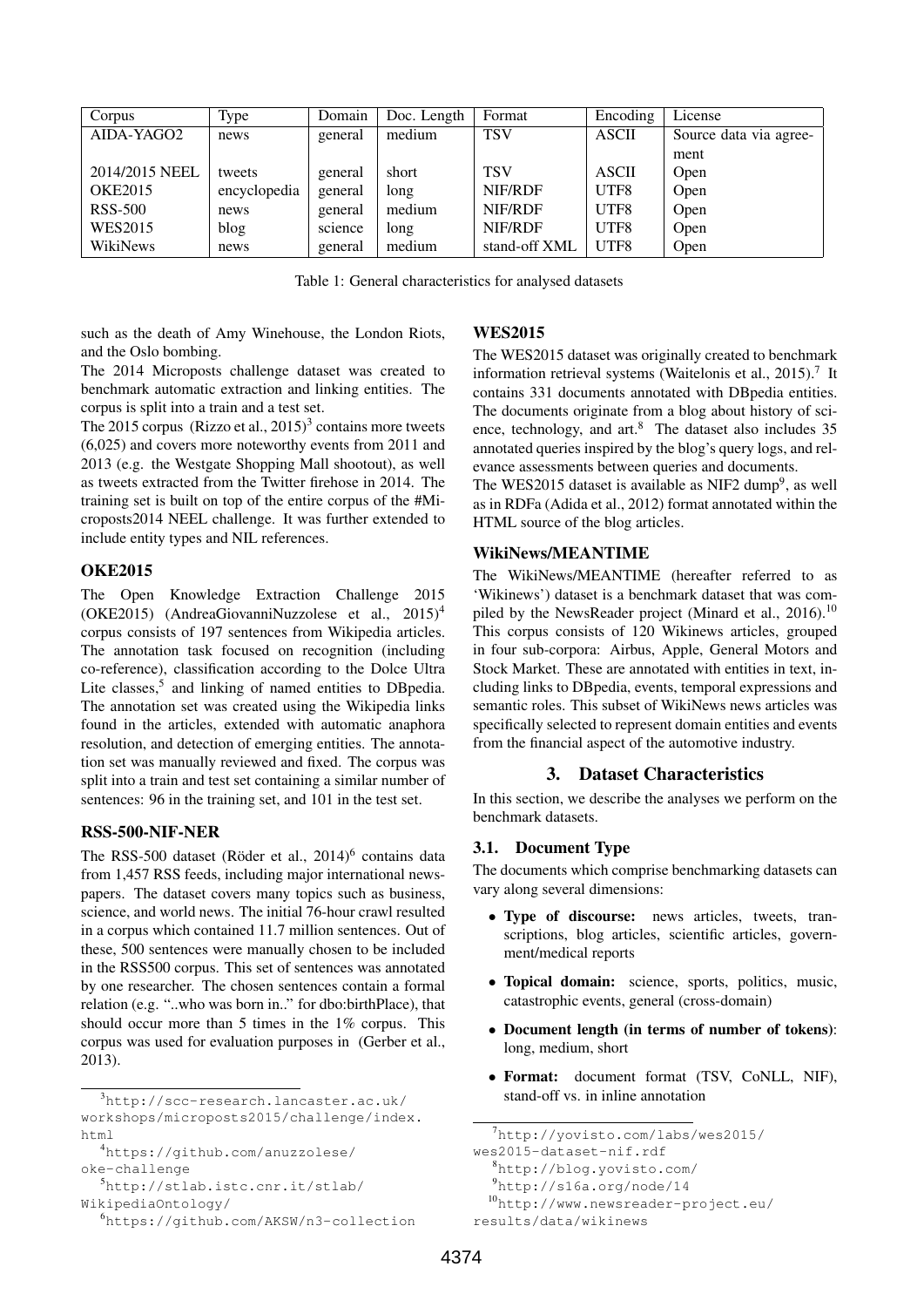- Character encoding: Unicode, ASCII, URLencoding
- Licensing: open, closed

Table 1 summarizes the document type characteristics of the corpora we analyze, already exposing notable diversity among the datasets with respect to the considered set of aspects.

### 3.2. Entity, surface form and mention characterization

In this section, we analyze and compare the coverage of entities and entity mentions in the different datasets along three dimensions: entity overlap, entity distribution, and entity types.

**Entity Overlap** In Table 2, we present the entity overlap between the different benchmark datasets. Each row in the table represents the percentage of unique entities present in that dataset that are also represented in the other datasets. As the table illustrates, there is a fair amount of overlap between the entities in the Wikinews dataset and the other benchmark datasets. The overlap between the NEEL2014 and NEEL2015 datasets is explained by the fact that the latter is an extension of the former. The WES2015 dataset has the least in common with the other datasets.

Confusability Let the true confusability of a surface form s be the number of meanings that this surface form can have. As new places, organizations and people are named every day, without access to an exhaustive collection of all named entities in the world, the true confusability of a surface form is unknown. However, we can estimate the confusability of a surface form through the function  $A(s) : S \to \mathbb{N}$  that maps a surface form to an estimate of the size of its candidate mapping, such that  $A(s) = |C(s)|$ . The confusability of, for example, a place name offers only a rough *a priori* estimate of how difficult it may be to disambiguate that surface form. Observation of annotated occurrences of this surface form in a text collection allows us to make more informed estimates. We show the average number of meanings denoted by a surface form, indicating the confusability, as well as complementary statistical measures on the datasets in Table 3. In this table, we observe that most datasets have a low number of average meanings per surface form, but there is a fair amount of variation, i.e. number of surface forms that can refer to a meaning. In particular, the OKE2015 and Wikinews/MEANTIME datasets stand out in their high number of maximum meanings per surface form and standard deviations.

Given a surface form, some senses are much more *dominant* than others – e.g. for the name 'berlin', the resource dbpedia:Berlin (Germany) is much more 'talked about' than Berlin, New Hampshire (USA). Therefore, we also take into account estimates of *prominence* and *dominance* as:

**Prominence** Let the true prominence of a resource  $r_i$  be the percentage of other resources  $r_k \in R$ , which are less known than  $r_i$ . Let the prominence estimate  $Pr(r_i)$  be the relative frequency with which the resource  $r_i$  appears



Figure 1: Distribution of DBpedia entity PageRank in the analyzed benchmarks. The leftmost bar shows the overall PageRank distribution in DBpedia as a comparison. The boxes depict the PageRank of the 25% of the instances with a PageRank above and below the median, respectively, while the whiskers capture the full distribution.

linked on Wikipedia compared to the frequency of all other resources in R. Formally:

$$
Pr(r_i) = \frac{\sum_{s \in S} |WikiLinks(s, r_i)|}{\sum_{s \in S, r \in R} |WikiLinks(s, r)|}
$$

We estimate entity prominence through PageRank (Page et al., 1999). Some entities which are linked from only a few, but very prominent entities are also considered prominent. *Goethe's Faust*, for example, only has a few links, but one of those is *Goethe*, which is considered a prominent entity, and thus, *Goethe's Faust* would also be prominent.

Figure 1 depicts the PageRank distribution of the DBpedia based benchmarks compared to each other, as well as compared to the overall PageRank distribution in DBpedia.<sup>11</sup> The figure illustrates that all investigated benchmarks favor entities that are much more popular than average entities in DBpedia. Thus, the benchmarks show a considerable bias towards head entities. However, the whiskers of the box plots also show that all benchmarks contain long tail entities (i.e., all benchmarks contain some entities with minimum PageRank), and almost all of them also contain the DBpedia entity with the highest PageRank value (i.e., United States).

Evaluating against a corpus with a tendency to focus strongly on prominent entities may cause some issues. Entity Linking systems that include the global popularity of entities in their approach can reach very good results (Tristram et al., 2015), but these can hardly be transferred to other settings.

**Dominance** Let the true dominance of a resource  $r_i$  for a given surface form  $s_i$  be a measure of how commonly  $r_i$ is meant with regard to other possible meanings when  $s_i$  is used in a sentence. Let the dominance estimate  $D(r_i, s_i)$  be the relative frequency with which the resource  $r_i$  appears in

<sup>11</sup>We use the DBpedia PageRank from http://people. aifb.kit.edu/ath/.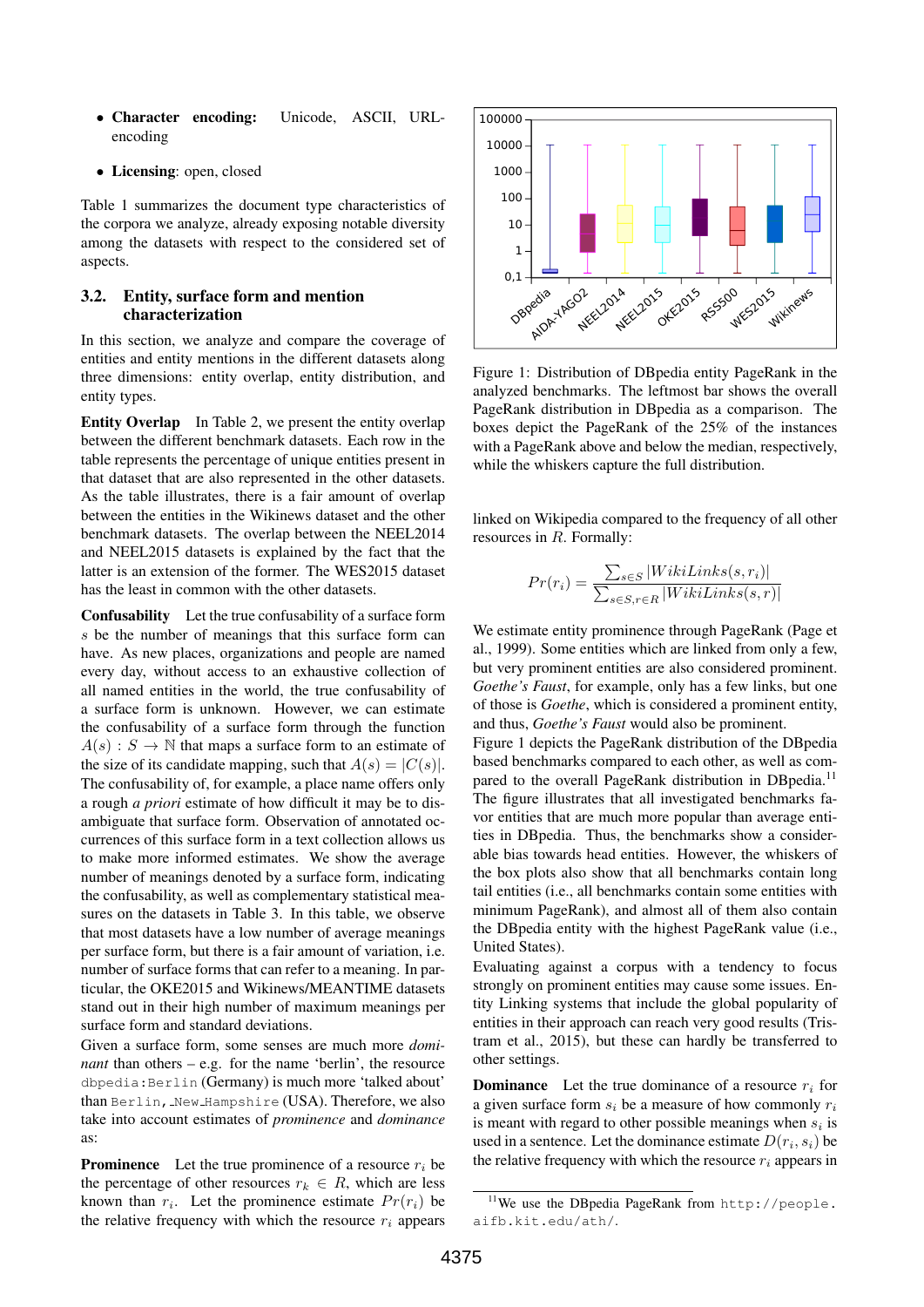|                   | AIDA-YAGO2  | <b>NEEL2014</b> | <b>NEEL2015</b> | <b>OKE2015</b> | <b>RSS500</b>            | WES2015     | Wikinews  |
|-------------------|-------------|-----------------|-----------------|----------------|--------------------------|-------------|-----------|
| AIDA-YAGO2 (5596) |             | 327(5.87)       | 451(8.06)       | 0(0)           | 70(1.26)                 | 269(4.8)    | 65(1.16)  |
| NEEL2014 (2380)   | 327 (13.73) |                 | 1630 (68.49)    | 57 (2.39)      | 61(2.56)                 | 294 (12.35) | 67(2.82)  |
| NEEL2015 (2800)   | 451(16.11)  | 1630 (58.21)    |                 | 56(2)          | 71(2.54)                 | 222 (7.93)  | 72(2.57)  |
| OKE2015(531)      | 0(0)        | 57 (10.73)      | 56 (10.55)      |                | 13(2.44)                 | 149 (28.06) | 21(3.95)  |
| RSS500 (849)      | 70 (8.24)   | 61 (7.18)       | 71 (8.36)       | 13(1.53)       | $\overline{\phantom{0}}$ | 27(3.18)    | 16(1.88)  |
| WES2015 (7309)    | 269 (3.68)  | 294 (4.02)      | 222(3.04)       | 149 (2.04)     | 27(0.16)                 |             | 48 (0.66) |
| Wikinews (279)    | 65(23.30)   | 67(24.01)       | 72(25.81)       | 21(7.53)       | 16(5.73)                 | 48 (17.20)  |           |

Table 2: Entity overlap in the analyzed benchmark datasets. Behind the dataset name in each row the number of unique entities present in that dataset is given. For each datasets pair the overlap is given in number of entities and percentage (in parentheses).

| Corpus                 | Average | Min. | Max. | $\sigma$ |
|------------------------|---------|------|------|----------|
| AIDA-YAGO <sub>2</sub> | 1.08    |      | 13   | 0.37     |
| <b>2014 NEEL</b>       | 1.02    |      | 3    | 0.16     |
| <b>2015 NEEL</b>       | 1.05    |      |      | 0.25     |
| <b>OKE2015</b>         | 1.11    |      | 25   | 1.22     |
| <b>RSS-500</b>         | 1.02    |      | 3    | 0.16     |
| <b>WES2015</b>         | 1.06    |      |      | 0.30     |
| Wikinews               | 1.09    |      | 29   | 1.03     |

Table 3: Confusability stats for analyzed datasets. Average stands for average number of meanings per surface form, Min. and Max. stand for the minimum and maximum number of meanings per surface form found in the corpus respectively, and  $\sigma$  denotes the standard deviation.

Wikipedia links where  $s_i$  appears as the anchor text. Formally:

$$
D(r_i, s_i) = \frac{|Wikilinks(s_i, r_i)|}{\forall_{r \in R} |Wikilinks(s_i, r)|}
$$

The dominance statistics for the analysed datasets are presented in Table 4. The dominance scores for all corpora are quite high and the standard deviation is low, meaning that in vast majority of cases, a single resource is associated with a certain surface form in the annotations, creating a low of variance for an automatic disambiguation system.More statistics for dominance can be found on the GitHub page.

| Corpus                 | Dominance | Max | Min | $\sigma$ |
|------------------------|-----------|-----|-----|----------|
| AIDA-YAGO <sub>2</sub> | 0.98      | 452 |     | 0.08     |
| <b>2014 NEEL</b>       | 0.99      | 47  |     | 0.06     |
| <b>2015 NEEL</b>       | 0.98      | 88  |     | 0.09     |
| <b>OKE2015</b>         | 0.98      |     |     | 0.11     |
| <b>RSS-500</b>         | 0.99      |     |     | 0.07     |
| WES2015                | 0.97      |     |     | 0.12     |
| Wikinews               | 0.99      | 72  |     | 0.09     |

Table 4: Dominance stats for analyzed datasets.

Corpora that contain resources with high confusability, low dominance and low prominence are considered more difficult to disambiguate. This is due to the fact that such corpora require a more careful examination of the context of each mention before algorithms can choose the most likely disambiguation. In cases with low confusability, high prominence and high dominance, simple popularity-based baselines that ignore the context of the mention can already perform quite accurately.

Entity types Entities characterized with certain semantic types may be more difficult to disambiguate than others. For example, while country and company names (e.g., *Japan*, *Microsoft*) are more or less unique, names of cities (e.g., *Springfield*) and persons (e.g., *John Smith*) are generally more ambiguous. Thus, we can expect that the distribution of entity types has a direct impact on the difficulty of the entity linking task.

We analyzed the types of entities in DBpedia with respect to our benchmark datasets. For that analysis, we used Rapid-Miner<sup>12</sup> with the Linked Open Data extension (Ristoski et al., 2015). Figure 2 shows the overall distribution, as well as a breakdown by the most frequent top classes. Although types in DBpedia are known to be notoriously incomplete (Paulheim and Bizer, 2014), and NIL entities are not considered, these figures still reveal some interesting characteristics:

- AIDA-YAGO2 has a tendency towards sports related topics, as shown in the large fraction of sports teams and athletes.
- NEEL2014 and WES2015 treat time periods (i.e., years) as entities, while the others do not.
- OKE2015 and WES2015 have a tendency towards science-related topics, as shown in the large fraction of *Scientist* and *Educational Institution* entities (most of the latter are universities).
- Wikinews/MEANTIME, without surprise, has a strong focus on politics and economics, with a large portion of the entities being of classes *Office Holder* (i.e., politicians) and *Company*.
- The WES2015 corpus has a remarkably larger set of *other* and *untyped* entities. While many corpora focus on persons, places, etc., WES2015 also expects annotations for general concepts, e.g., *Agriculture* or *Rain*.

The latter is an important finding, which shows that it is hard to build NER tools that perform well in all scenarios. While for the other benchmarks, annotations of general concepts would be punished as false positives, WES 2015 would expect them and punish their absence as false negatives.

<sup>12</sup>http://www.rapidminer.com/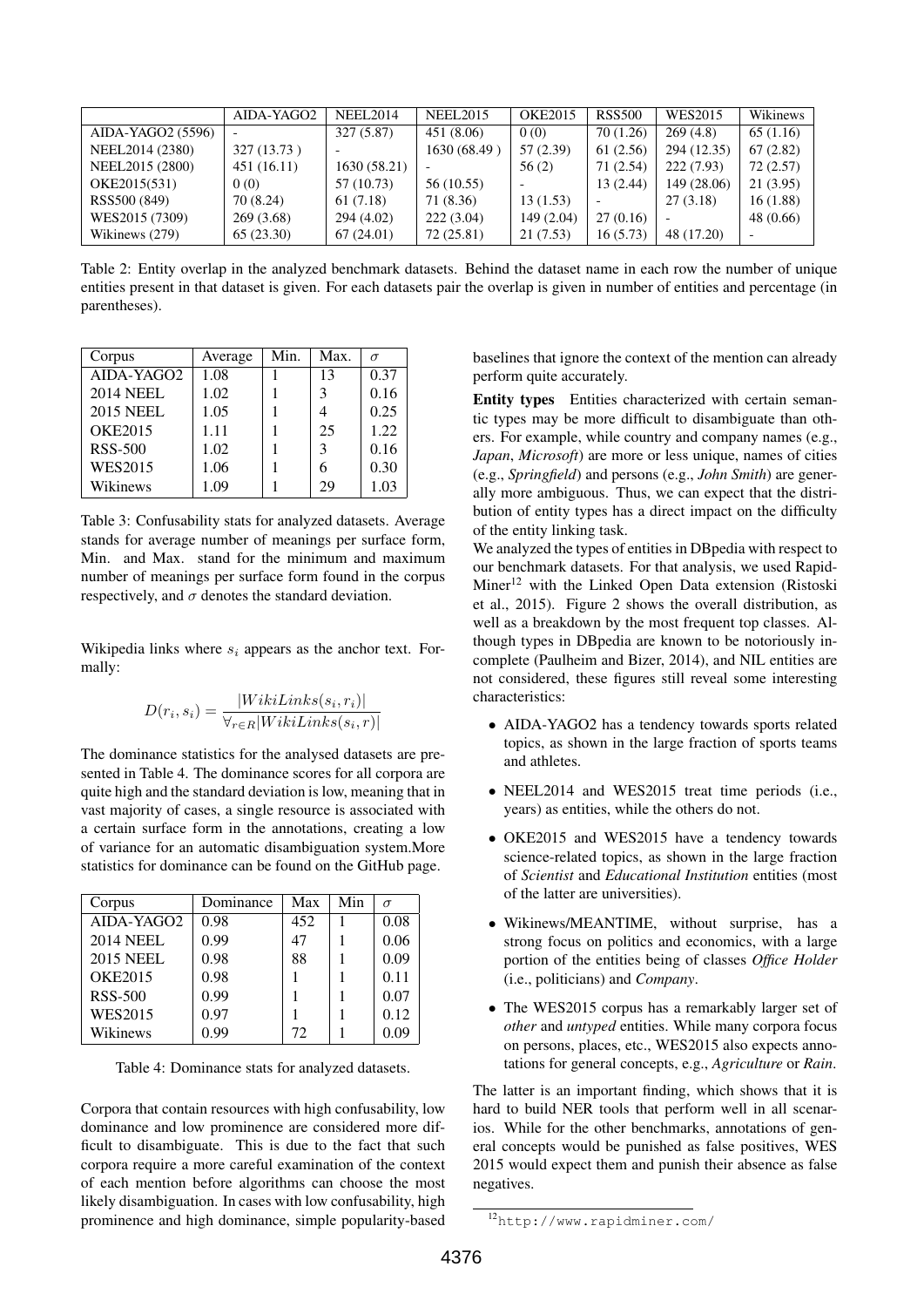

Figure 2: Distribution of entity types overall (a), as well as a breakdown for the four most common top classes person (b), organization (c), location (d), and work (e). The overall distribution depicts the percentage of DBpedia entities (a), the breakdowns depict the percentages in the respective classes.

### 3.3. Mention annotation characterization

When annotating entity mentions in a corpus, several either implicit or explicit decisions are being made by the dataset creators, that can influence evaluations on, and the comparison between, those datasets:

- Mention boundaries: inclusion of determiners ("the pope" vs "pope"), annotation of inner or outer entities ("New York's airport JFK" vs "JFK"), tokenization decisions ("New York's" vs "New York 's"), sentence-splitting heuristics.
- Handling redundancy: annotating only the first vs. annotating all occurrences of an entity.
- Inter-annotation agreement (IAA): one annotator vs multiple annotators, low agreement vs high agreement.
- Mention ambiguity: when is there enough context for the entity to be considered non-ambiguous?
- **Offset calculation:** using 0 vs. using 1 as the initial identifier.
- IRI vs. URI: character support for ASCII vs. Unicode.
- Nested entities: does the annotation allow for annotation of multiple entity layers e.g. is 'The President of the United States of America' one entity in its entirety, two entity mentions ('President' and 'United States of America') or three ('President', 'United States of America', 'The President of the United States of America')?

In the analyzed datasets, there is only limited variety on the entity boundaries and offsets, but each dataset was generated using different annotation guidelines, resulting in major differences between types of classes annotated, and which entities are (not) to be included. The 2014/2015 NEEL annotation guidelines, for example, are based on the CoNLL 2003 annotation guidelines (which also apply to AIDA-YAGO2) but where the CoNLL guidelines consider names of fictional characters as mentions of type 'Person', the NEEL guidelines consider this as a mention of type 'Character'.

### 3.4. Target knowledge base (KB)

It is customary for the entity linking systems to link to cross-domain KBs: DBpedia, Freebase, or Wikipedia. Every dataset listed in Section 2. links to one of these general domain KBs. Almost all of these datasets refer to DBpedia, while AIDA-YAGO2 contains links to Wikipedia (which can easily be mapped to DBpedia) and Freebase. To evaluate entity linking on specific domains or non-popular entities, benchmark datasets that link to domain-specific resources of long-tail entities are required.

### 4. Discussion and Roadmap

A number of benchmark datasets for evaluating entity linking exist, but our analyses show that these datasets suffer from two main problems:

Interoperability and evaluation: Dataset evaluation and interoperability between datasets are far from trivial in practice. Existing datasets use different annotation guidelines (mention and sentence boundaries,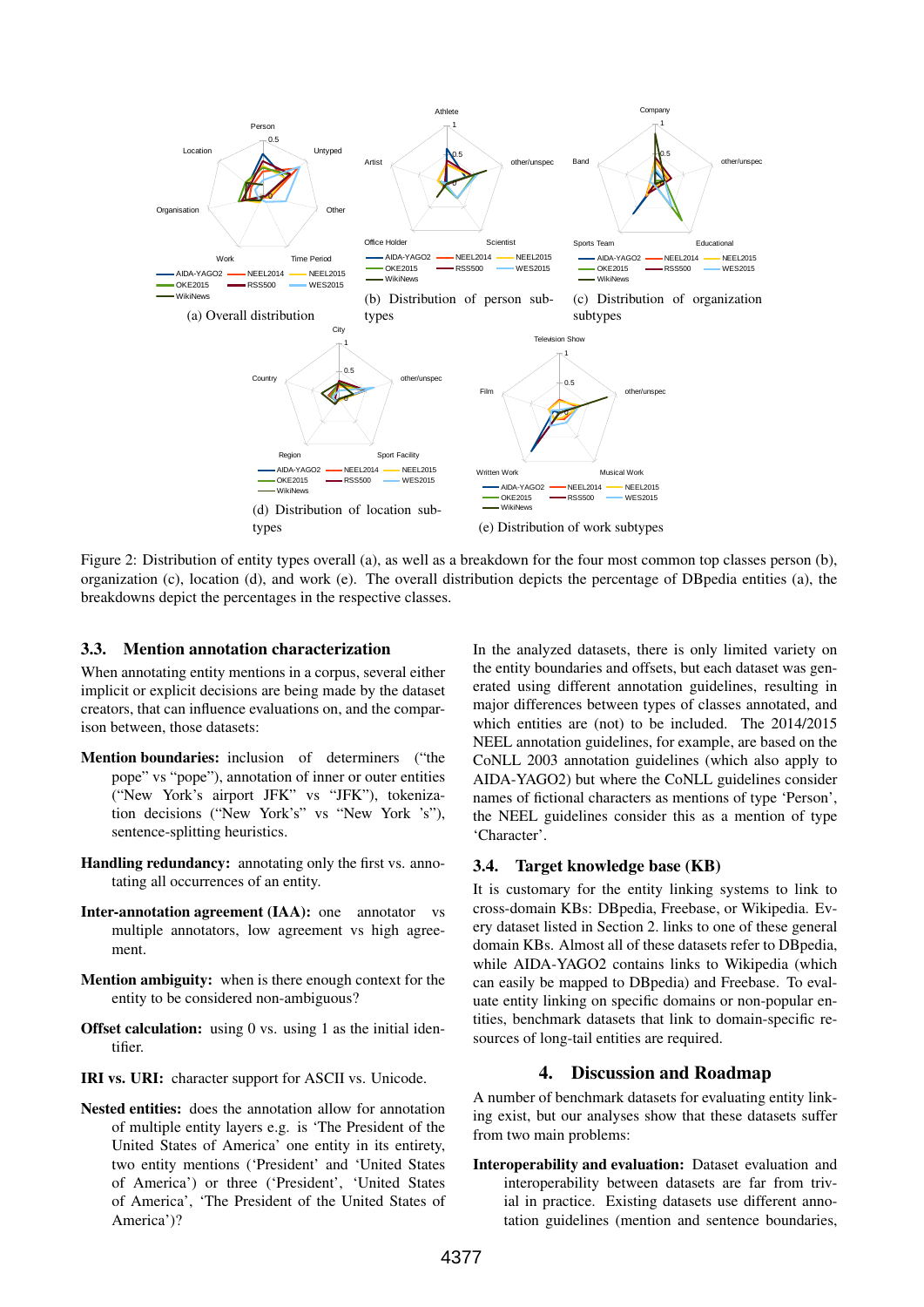inter-annotation agreement, etc.) and have made arbitrary choices regarding their implementation decisions, including encoding, format and number of annotators. These differences make the interoperability of the datasets and the unified comparison between entity linking systems over these datasets difficult, timeconsuming, and error-prone.

Popularity and neutral domain: Although the datasets claim to cover a wide range of topical domains, in practice they seem to share two main drawbacks: skewness towards popularity and frequency, and coverage of well-known entities from a neutral domain (Section 3.4.).

While it is not possible to find a 'one-size-fits-all' approach to creating benchmark datasets, we do believe it is possible to define directions for general improvement of benchmark datasets for entity linking.

- Documentation: Seemingly trivial choices such as initial offset count, or inclusion of whitespace can make a tremendous difference for the users of a dataset. This is applicable to any decision made in the process of creation of a dataset.
- Standard formats: As annotation formats are becoming more standardized, dataset creators have more incentive to choose an accepted data format, or provide script that converts the original data to one or more standardized formats.
- Diversity: The majority of the datasets we analysed link to generic KBs and focus on prominent entities. To gain insights into the usefulness of entity linking approaches and understand their behavior better, we need to evaluate these on datasets characterized with high confusability, low dominance and low prominence. For this purpose, we need datasets that focus on long tail entities and different domains.

# 5. Conclusions and Future Work

Many research papers treat benchmarks as black boxes, making it difficult to interpret efficacy improvements in terms of the individual contributions of algorithms and data. For system evaluations to provide generalisable insights, we must understand better the details of the entity linking task that a given dataset sets forth. In this paper we have analyzed a number of entity linking benchmark datasets with respect to an array of characteristics that can help us interpret the results of proposed entity linking systems.

We have proposed directions for a generic roadmap to improve existing and future datasets. We invite the whole entity linking community to extend the discussions and join in the effort being conducted as open data / open source at: https://github.com/dbpedia-spotlight/ evaluation-datasets.

# 6. Acknowledgments

This work was partially supported by European Union's 7th Framework Programme via the NewsReader Project (ICT-316404), the innovation activity 3cixty (14523) of EIT Digital (https://www.eitdigital.eu), by the European Union's H2020 Framework Programme via the FREME Project (644771) and and the CLARIAH-CORE project financed by NWO (http://www.clariah. nl).

# 7. Bibliographical References

- Adida, B., Herman, I., Sporny, M., and Birbeck, M. (2012). RDFa 1.1 Primer. Technical report, World Wide Web Consortium, http://www.w3.org/TR/2012/NOTErdfa-primer-20120607/, June.
- AndreaGiovanniNuzzolese, AnnaLisaGentile, ValentinaPresutti, AldoGangemi, DarÃoGarigliotti, and RobertoNavigli. (2015). Open knowledge extraction challenge. In *Semantic Web Evaluation Challenges*, page 3.
- Cano, A. E., Rizzo, G., Varga, A., Rowe, M., Stankovic Milan, and Dadzie, A.-S. (2014). Making Sense of Microposts (#Microposts2014) Named Entity Extraction & Linking Challenge. In *4* th *International Workshop on Making Sense of Microposts*, #Microposts.
- Carmel, D., Chang, M.-W., Gabrilovich, E., Hsu, B.-J., and Wang, K. (2014). ERD 2014: Entity recognition and disambiguation challenge. In *37*th *Annual ACM SIGIR CONFERENCE*.
- Doddington, G., Mitchell, A., Przybocki, M. A., Ramshaw, L., Strassel, S., and Weischedel, R. M. (2004). The Automatic Content Extraction (ACE) Program-Tasks, Data, and Evaluation. In *4* th *International Conference On Language Resources and Evaluation*, LREC.
- Gerber, D., Hellmann, S., Bühmann, L., Soru, T., Usbeck, R., and Ngomo, A.-C. N. (2013). Real-time rdf extraction from unstructured data streams. In *The Semantic Web–ISWC 2013*, pages 135–150. Springer.
- Hoffart, J., Yosef, M. A., Bordin, I., Fürstenau, H., Pinkal, M., Spaniol, M., Taneva, B., Thater, S., and Weikum, G. (2011). Robust Disambiguation of Named Entities. In *Conference on Empirical Methods in Natural Language Processing*, EMNLP.
- Ling, X., Singh, S., and Weld, D. S. (2015). Design Challenges for Entity Linking. *Transactions of the Association for Computational Linguistics*, 3:315–28.
- McNamee, P. (2009). Overview of the TAC 2009 knowledge base population track.
- Minard, A.-L., Speranza, M., Urizar, R., na Altuna, B., van Erp, M., Schoen, A., and van Son, C. (2016). MEAN-TIME, the newsreader multilingual event and time corpus. In *Proceedings of the 10th edition of the Language Resources and Evaluation Conference (LREC 2016)*.
- Moro, A. and Navigli, R. (2015). SemEval-2015 Task 13: Multilingual All-Words Sense Disambiguation and Entity Linking. In *9* th *International Workshop on Semantic Evaluation*, SemEval.
- Page, L., Brin, S., Motwani, R., and Winograd, T. (1999). The PageRank Citation Ranking: Bringing Order to the Web.
- Paulheim, H. and Bizer, C. (2014). Improving the Quality of Linked Data Using Statistical Distributions. *Interna-*